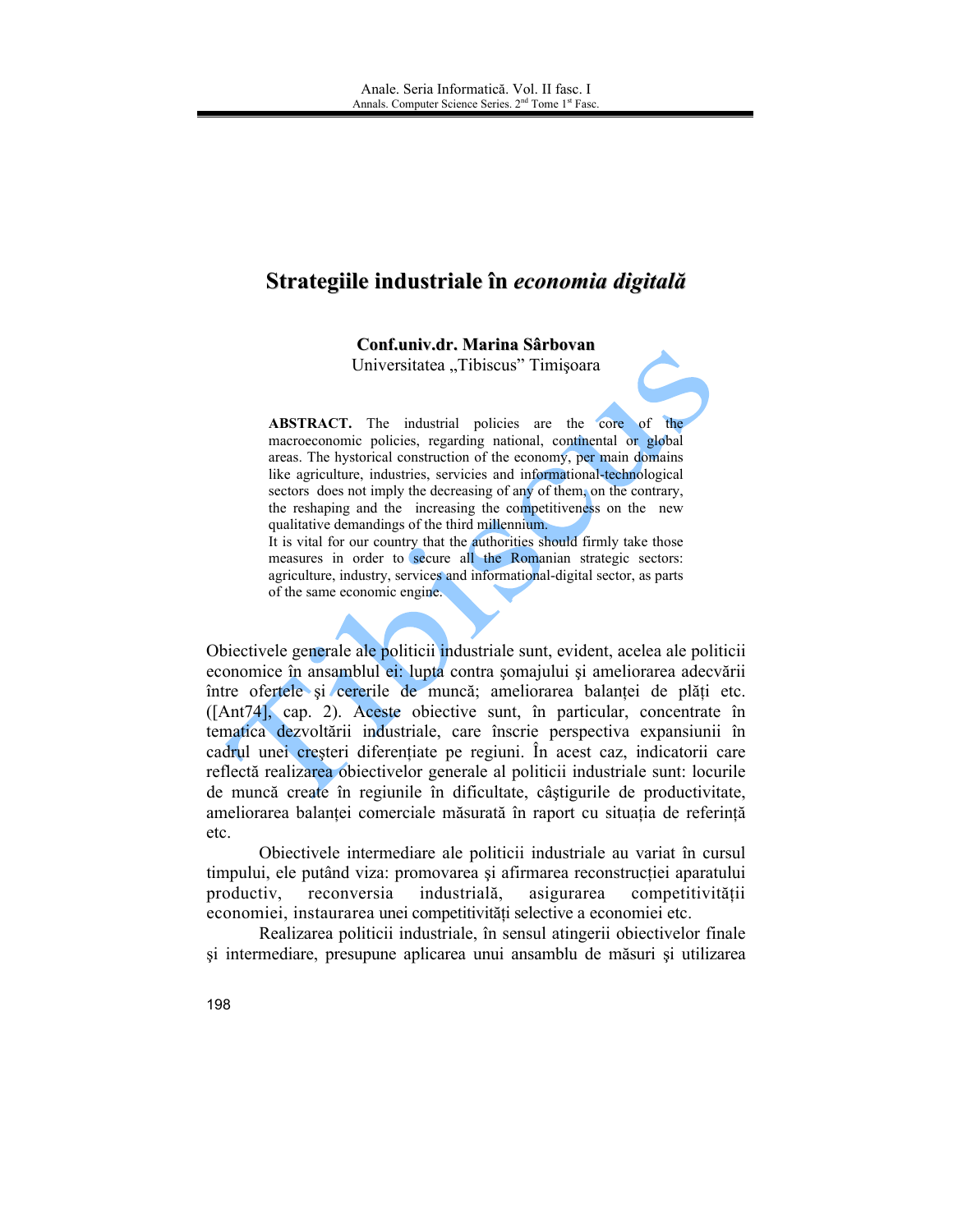unui set de instrumente, care prin conținut și sferă să permită apropierea unor objective specifice care vor fi prezentate în continuare.

#### $\mathbf{1}$ Asigurarea unui suport operational pentru dezvoltarea socială

Sectorul privat începe să aibă un rol din ce în ce mai important în dezvoltarea industrială, pe întregul glob. În acest context, guvernele sunt preocupate de adoptarea unor politici sectoriale si subsectoriale complexe, care să asigure un mediu adecvat de creștere economică, de asigurare a suportului instituțional pentru accesul la informația industrială, de crearea unei infrastructuri tehno-logice care să aibă în vedere posibilitățile locale de a absorbi și adapta tehnologiile, precum și de aplicarea unor metode moderne de management.

Politicile sectoriale si subsectoriale trebuie să tină cont de oportunitățile existente în domeniul materiilor prime și al piețelor. Liberalizarea comertului și globalizarea producției industriale îi expune pe producători competiției preturilor și determină pierderea piețelor pentru produsele care ignoră standardele tehnice, criteriile legate de mediu și cele de calitate.

O sarcină importantă pentru guverne este adoptarea de strategii și asigurarea de sisteme de suport industrial pentru firme mici și mijlocii, la fiecare nivel subsectorial. Suportul cuprinde o gamă largă de activități, de la standarde de calitate, pregătirea personalului, sprijin tehnologic, acces la credite și la finanțări, până la sprijin pentru producția orientată către export.

#### $2^{\circ}$ Promovarea investițiilor industriale

Toate țările lumii, în actualul sistem economic globalizat, caută să atragă un flux cât mai mare de investiții străine și să promoveze cooperarea pe plan tehnologic.

Pretutindeni se înființează agenții naționale pentru promovarea investitiilor și organisme care să reglementeze problema tehnologiilor. Acestea se ocupă cu "trainingul" și cu serviciile legate de pregătirea proiectului, negocieri pentru achiziția de tehnologie și promovarea legăturilor dintre investiții și tehnologie prin acțiuni care să aibă ca subiect investitiile, precum și prin alte mecanisme.

Rolul guvernelor se concretizează în adoptarea și aplicarea unor politici si strategii care să promoveze investitiile si transferul de tehnologie. Pentru adoptarea acestor politici, guvernele trebuie să dispună de un amplu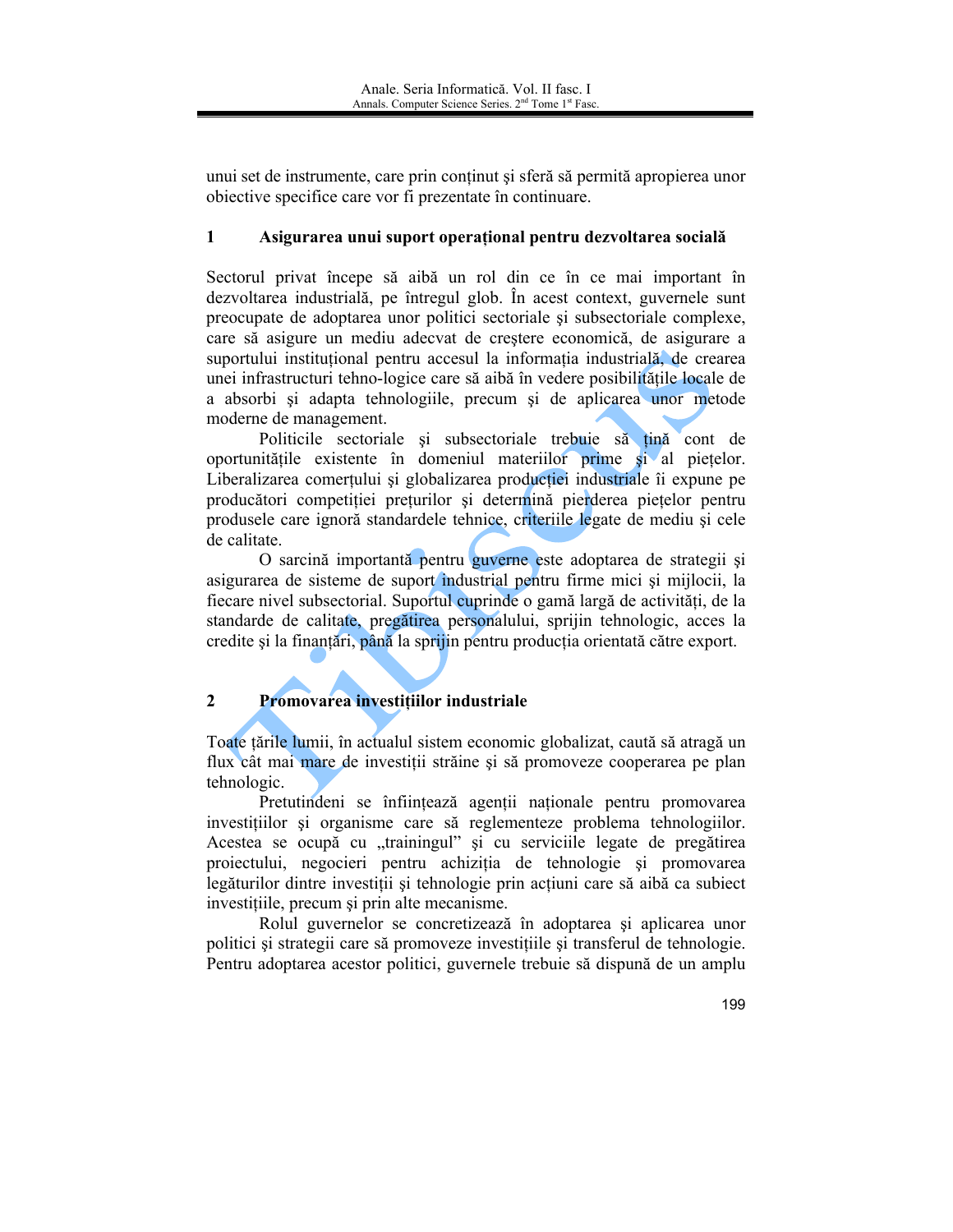sistem de informații asupra tendințelor sectoriale și tehnologice care există la nivel global. Aceste informații se impun corelate cu studiile realizate pe plan national asupra constrângerilor și problemelor din anumite domenii industriale și cu cunoașterea foarte exactă a climatului și nevoilor tehnologice pentru fiecare subsector industrial. Guvernele, de asemenea, trebuie să asigure asistență asupra modului de integrare și promovare a influxurilor de investiții și tehnologie în domeniile industriale.

La nivel institutionalizat, guvernele trebuie să sprijine crearea unei rețele naționale care să identifice formuleze, analizeze, adopte și promoveze proiectele de investiții, prin: a) asigurarea asistenței în înființarea și întărirea rolului agentiilor nationale de promovare a investituilor și despre investitori, și b) prin perfecționarea modului în care instituțiile naționale realizează studiile preinvestiție și acelor de fezabilitate.

La nivel de întreprindere, guvernele trebuie să spriime agentii economici, să identifice oportunitățile pentru investiții și transfer tehnologic, să formuleze propunerile și projectele de investiții, să promoveze aceste projecte, să identifice partenerii, să negocieze projectele de investiții și tranzacțiile legate de tehnologie, să pregătească studiile preinvestiție și studiile de fezabilitate, să identifice ori să mobilizeze resursele financiare și să asiste întreprinderile în faza de implementare a investiției.

#### $3<sup>1</sup>$ Stimularea inovației tehnologice, a cercetării și dezvoltării

Guvernele trebuie să contribuie la constituirea unui mediu propice inovatiei si la dezvoltarea infrastructurii institutionale pentru sprijinirea inovatiilor.

În multe țări, aceste politici legate de inovarea tehnologică sunt integrate politicilor de dezvoltare industrială. Sprijinul guvernului trebuie să se bazeze pe proiectarea și implementarea unor strategii care:

a) dezvoltă, integrează și promovează fluxurile legate de inovații și tehnologie:

b) sprijină procesele care creează și dezvoltă întreprinderile bazate pe noi tehnologii;

c) determină cererea de tehnologie la nivel național, circumscrisă nivelului mondial al tehnologiilor.

Determinarea cererilor de tehnologie (a nevoilor tehnologice) la nivelul fabricilor impune realizarea unor diagnoze tehnologice ale poziției lor competitive, evaluări ale strategiei lor tehnologice, dezvoltarea unui portofoliu de proiecte tehnologice și trasarea unor direcții de acțiune privind activitatea tehnologică și cea de inovație (de cercetare-dezvoltare).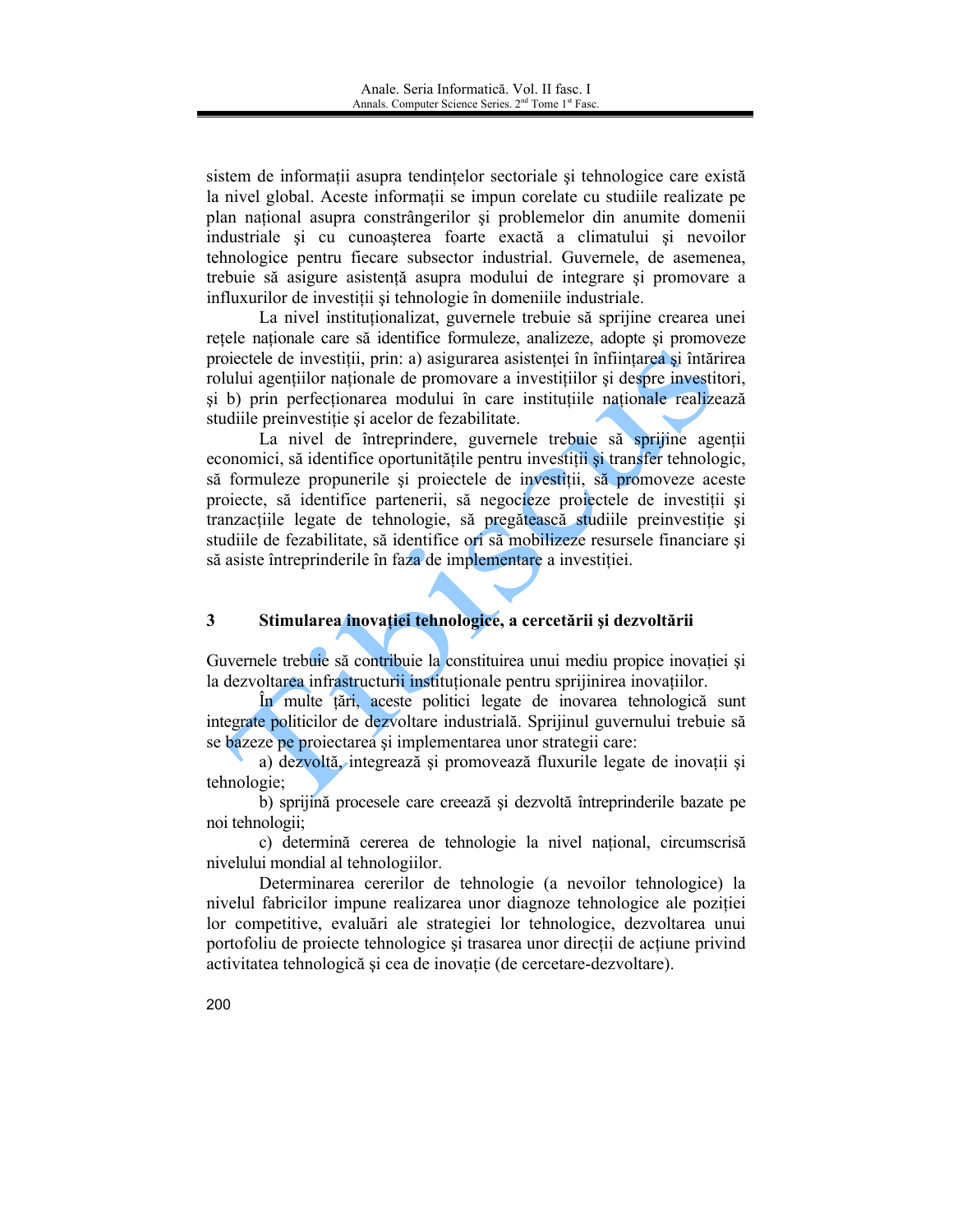Măsurile de promovare a fluxurilor inovatice și de tehnologie includ suportul pentru centralele de management tehnologic, precum și revitalizarea și stabilirea de noi centre de cercetare și dezvoltare. Astfel de eforturi se combină cu un set de inițiative pentru stimularea cererii întreprinderilor bazate pe o nouă tehnologie (exemplu: parcuri științifice, incubatoare, legături între universități și industrie, mobilizarea de capital mixt, promovarea transferului tehnologic și altele).

#### $\overline{\mathbf{4}}$ Protejarea mediului înconjurător și a surselor de energie

Printre provocările-cheie ale secolului XXI se va situa și managementul energiei, al surselor de apă și utilizarea unei tehnologii mai curate. Astăzi, aceste preocupări alcătuiesc asa-numitul concept de dezvoltare industrială ecologică. Acest tip de concept impune ca toate aspectele ecologice să fie incluse în planurile, politicile și cheltuielile legate de industrie – realizânduse o integrare a objectivelor ecologice cu cele ale dezvoltării industriale, fără sacrificarea cresterii economice.

O dezvoltare industrială susținută în acest sens depinde semnificativ de aplicarea adecvată a tehnologiilor. Aceasta înseamnă construirea unei capacități tehnice și științifice capabile de a obține, dezvolta, absorbi și aplica astfel de tehnologii. Țările în curs de dezvoltare au o capacitate limitată de implementare a protocoalelor și conventiilor internaționale legate de mediu (spre exemplu, eliminarea substantelor care degradează stratul de ozon prin substituirea de produse si reprojectarea proceselor de productie).

Tările în curs de dezvoltare, întocmai țărilor capitaliste dezvoltate, trebuie să utilizeze în mod economic sursele de energie. Triplarea până în anul 2020 a consumului de energie înseamnă importante provocări pe plan financiar, institutional și din punct de vedere al mediului. Importurile de energie au impus, deja, greutăți în privința resurselor valutare; orientarea spre sursele interne de energie va solicita importante investitii de capital. Dacă nu vor fi atent urmărite, producția de energie și utilizarea energiei vor genera o degradare semnificativă a mediului și poluare, în special în zonele urbane

Ca răspuns la aceste provocări, toate țările adoptă și coordonează politici și strategii legate de mediu și energie. Companii din lumea întreagă achizitionează know-how și tehnologii pentru o producție mai curată și pentru îmbunătățirea eficienței în generarea și utilizarea energiei.

Pe plan mondial, sunt adoptate programe la nivel national pentru a determina cu exactitate consumul și producția de substanțe care degradează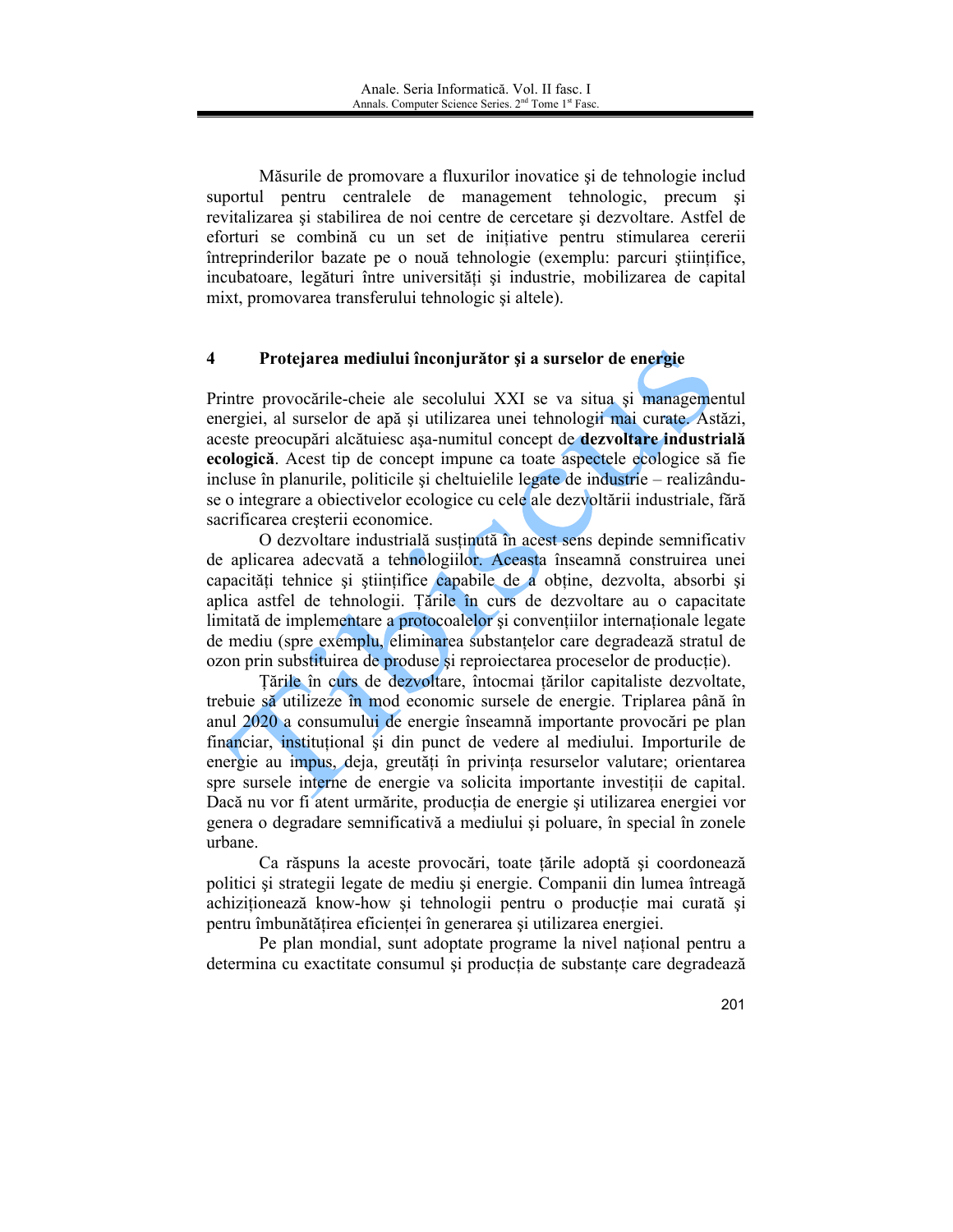stratul de ozon. Convențiile internaționale, protocoalele și instrumentele de politică formează, de asemenea, baza pentru strategia națională.

#### $\overline{5}$ Dezvoltarea resurselor umane

Dezvoltarea unor resurse umane bine pregătite, capabile de a învăța continuu să organizeze și să aplice noile cunostinte și know-how constituie un element esențial pentru accelerarea industrializării și pentru asigurarea bunăstării economice și sociale.

Pentru guverne, aceasta înseamnă crearea și modernizarea instituțiilor care să se ocupe de dezvoltarea resurselor umane, extinderea capacității lor de a determina nevoile pe plan național, instituirea unor programe de pregătire, inclusiv pentru dezvoltarea antreprenorială. Pentru companiile și firmele industriale, a investi în oameni este la fel de important cu a investi în echipamente și fabrici. Sarcinile sunt, în general, împărțite : statul asigură școli, universități, facilități de pregătire vocațională și specializare; patronii asigură pregătire practică la nivel de întreprindere și pregătire tehnică. Procesul de autopregătire (autoacumulare) a persoanelor individuale este, de asemenea, un element vital.

Obiectivul național trebuie să-l constituie un număr corespunzător de persoane bine pregătite pe care țara să-și construiască și dezvolte o industrie bazată pe competitivitate. Abilitatea de a pregăti oamenii, rapid și eficient, este un atu esential pentru a cuceri noi piete, pentru a crea noi produse și servicii, noi aliante si pentru a obtine alte avantaje comparative : Atât tările cu o mare competitivitate, cât și întreprin-derile de succes consideră, prin urmare, dezvoltarea resurselor umane drept o investitie publică.

În statele în curs de dezvoltare, insuficienta unui personal industrial, bine pregătit managerial, profesional și tehnic afectează atât restructurarea industrială, cât și schimbarea tehnologică. Lipsa îndemânărilor antreprenoriale si manageriale inhibă dezvoltarea sectorului privat, și utilizarea tehnologiilor competitive, îndeplinirea achiziționarea standardelor de calitate necesare pentru a concura pe pietele nationale și internationale. Până când nu sunt stabilite legături corespunzătoare între sistemele educaționale, pe de o parte, și dezvoltarea științifică și tehnologică, pe de altă parte, țările în curs de dezvoltare, vor continua să façã cu greu față problemelor enumerate mai sus.

Identificarea a ceea ce are nevoie o tară pe plan educațional pentru a face față schimbărilor tehnologice și cerințelor legate de competitivitate este un proces complex.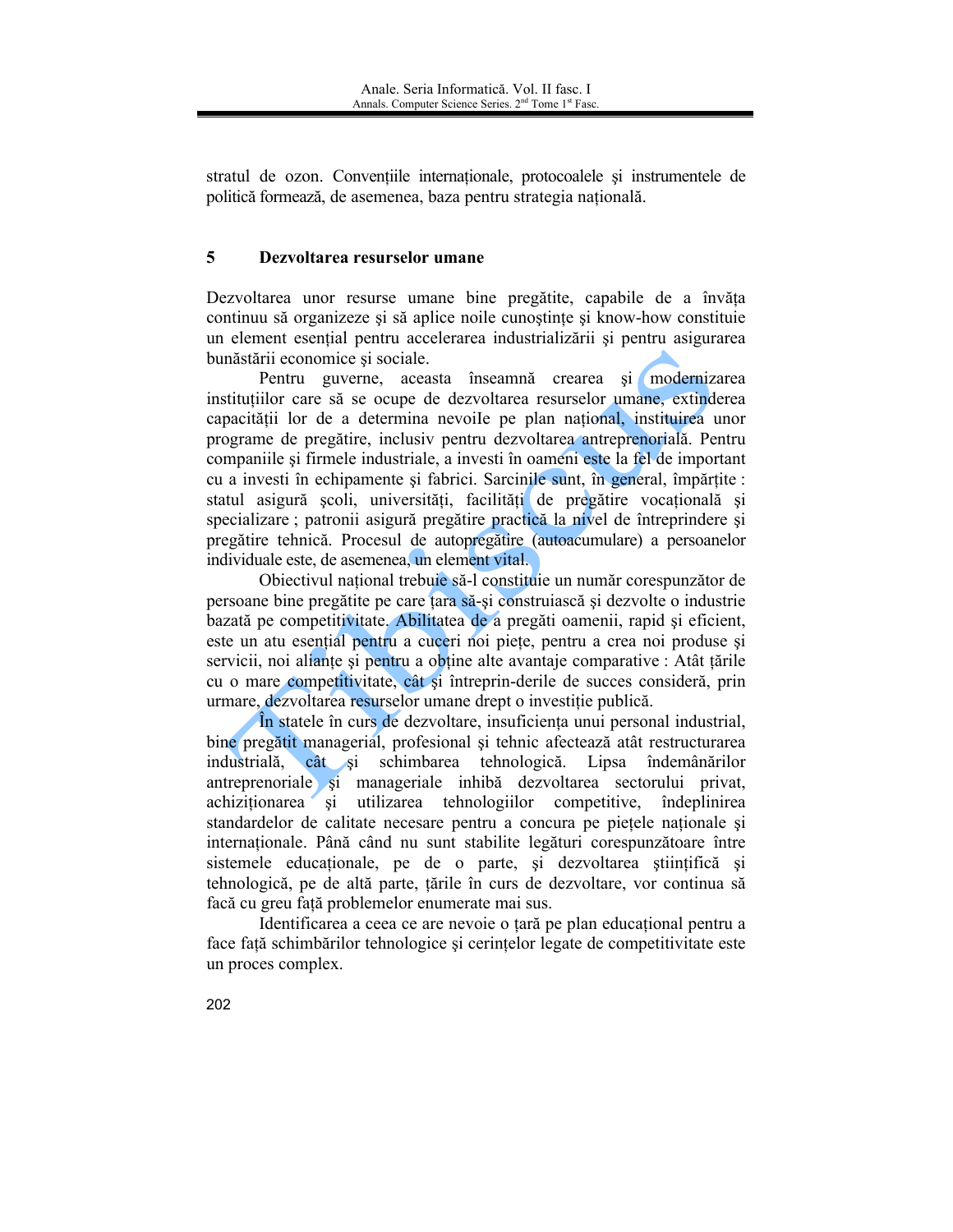Acesta impune o activitate substantială pentru a defini strategiile și cerințele de pregătire pe termen mediu și lung, pentru autosusținerea dezvoltării resurselor umane. În mod științific, pregătirea numai la locul de muncă este adesea insuficientă pentru dezvoltarea forței de muncă.

### 6 Restructurarea, privatizarea și întărirea concurenței între întreprinderile industriale

O competiție mai puternică impune o eficiență mai ridicată, o productivitate mai mare și o calitate mai înaltă în cadrul întreprinderii, metode de marketing; distribuție în afara întreprinderii ([AN99], p. 221-290). Pentru întreprinderile private și cele de stat, atât din țările în curs de dezvoltare, cât si din cele în tranziție spre economia de piață creșterea rapidă a eficienței este vitală. După decenii în care aceste întreprinderi au fost protejate, "îndrumate" – acest obiectiv este foarte dificil de îndeplinit. Datorită comertului liberalizat, firmele din țările enumerate mai sus se confiuntă cu cu competiție tot mai acerbă (din punct de vedere al prețului și calității) din partea importatorilor. Datorită unei liberalizări a importurilor, investițiilor și achiziției de tehnologie, ele vor trebui să concureze cu producătorii locali care vor fi cei mai rapizi în obținerea avantajului din ultimele tehnologii, sisteme de management modern și din acordurile încheiate cu partenerii externi. Astfel de companii, adesea un întreg subsector, au nevoie de ajutor pentru a supravietui.

Urmând exemplul economiilor cu ce1 mai mare succes, tările în curs de dezvoltare se bazează în mod similar pe piață pentru alocarea resurselor și integrarea propriilor economii în comerțul mondial. O consecință directă este aceea că firmele din aceste tări sunt fortate de un mediu competitiv crescut să se adapteze, astfel încât să poată concura din punct de vedere monetar și internațional. Dificultățile pe care le întâmpină în adaptare reflectă o gamă largă de probleme: planuri inițiale destul de sărace referitoare la capacitatea de producție, tehnologie și echipamente învechite, un sistem de management inadecvat, marketing depășit și un personal mult prea numeros în raport cu nevoile. Rezultatul este reprezentat de performanțe slabe în toate domeniile, o insuficiență utilizare a capacităților si pierderi financiare. Riscul de a ceda în fața unei competitii crescute determină o presiune mare asupra profiturilor și salariilor, conducând în final fie la închiderea fabricii, fie, acolo unde este posibil, la restructurarea acesteia.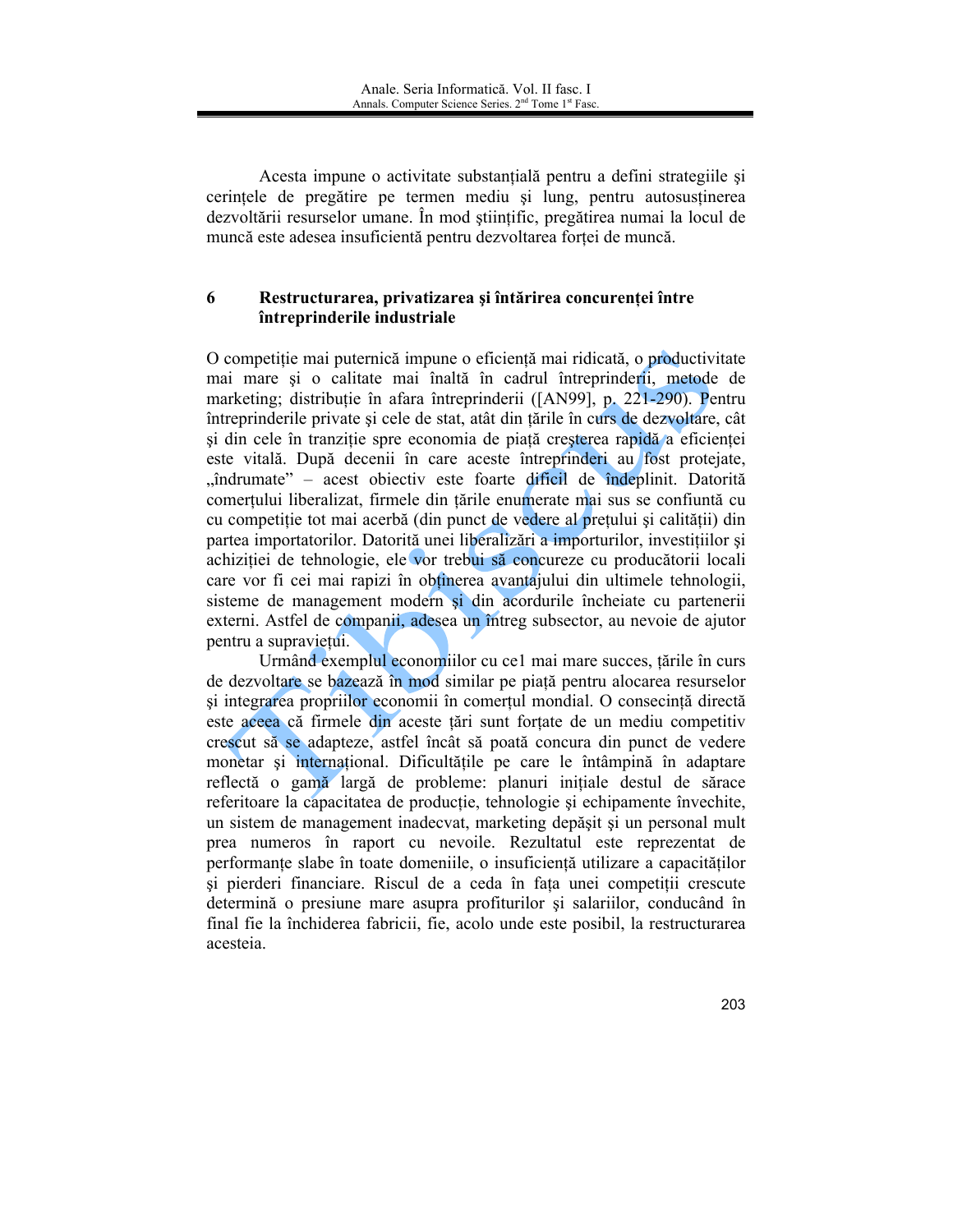Pe măsură ce piețele în țările în curs de dezvoltare devin din ce în ce mai competitive, iar cele din fostele țări comuniste mai orientate spre concurență, numărul întreprinderilor care au nevoie de asistență pentru restructurare crește rapid. În economiile aflate în tranziție, numărul firmelor medii și mari vulnerabile este de ordinul miilor. În țările în curs de dezvoltare, numărul acestor întreprinderi este mai mic, dar impactul lor economic este în mod corespunzător mai mare. În ambele cazuri, se disting constrângerile financiare ale guvernelor în efectuarea schimbărilor, constrângeri cărora li se adaugă lipsa de experiență în proiectarea și implementarea strategiilor pentru restructurare și/sau privatizare. În cele mai multe dintre aceste state, organizațiile industriale (camerele de comert și industrie, asociațiile producătorilor), sunt, de asemenea, incapabile să ofere sfaturile necesare pentru numeroasele aspecte legate de restructurarea sectoarelor și companiilor, pentru moderni-zarea și creșterea competitivitătii lor.

#### $\overline{7}$ Expansiunea și diversificarea întreprinderilor mici și mijlocii

Dezvoltarea întreprinderilor mici și mijlocii (ÎMM), element esențial în strategiile de creștere ale celor mai multe economii, are o semnificație particulară pentru tările în curs de dezvoltare. Operatiunile legate de ÎMM cuprind o paletă largă și diversă de activități economice, de la întreprinderi mici de producție cu potențial rapid de creștere sau întreprinderi în domeniul serviciilor utilizând echipament modern, până la microîntreprinderi în domeniul urban și rural. Împreună, ÎMM nu numai că au o contribuție, semnificativă la îmbunătătirea condițiilor de trai, însă, de asemenea, contributie la formarea locală de capital, atingând niveluri înalte de productivitate și competitivitate. ÎMM pot fi elemente importante în creșterea producției industriale și a locurilor de muncă și pot servi ca un mecanism vital pentru cresterea antreprenorială tehnologică și managerială. Prin întreprinderile mici și mijlocii, sectoare industriale întregi pot să-și dezvolte competitivitatea și exporturile. Întreprinderile mici și mijlocii sunt din ce în ce mai mult recunoscute ca principalul mijloc pentru obținerea unei creșteri industriale echitabile și susținute și ca o modalitate de a asigura diversificarea și dispersia industrială.

Pentru dezvoltarea rurală, rolul întreprinderilor mici și, în special, al micro-întreprinderilor, capătă o importanță deosebită. Industrializarea ariilor neurbane este o prioritate majoră, atât pentru a reduce migrarea către zonele orășenești, cât și pentru creșterea numărului de locuri de muncă și a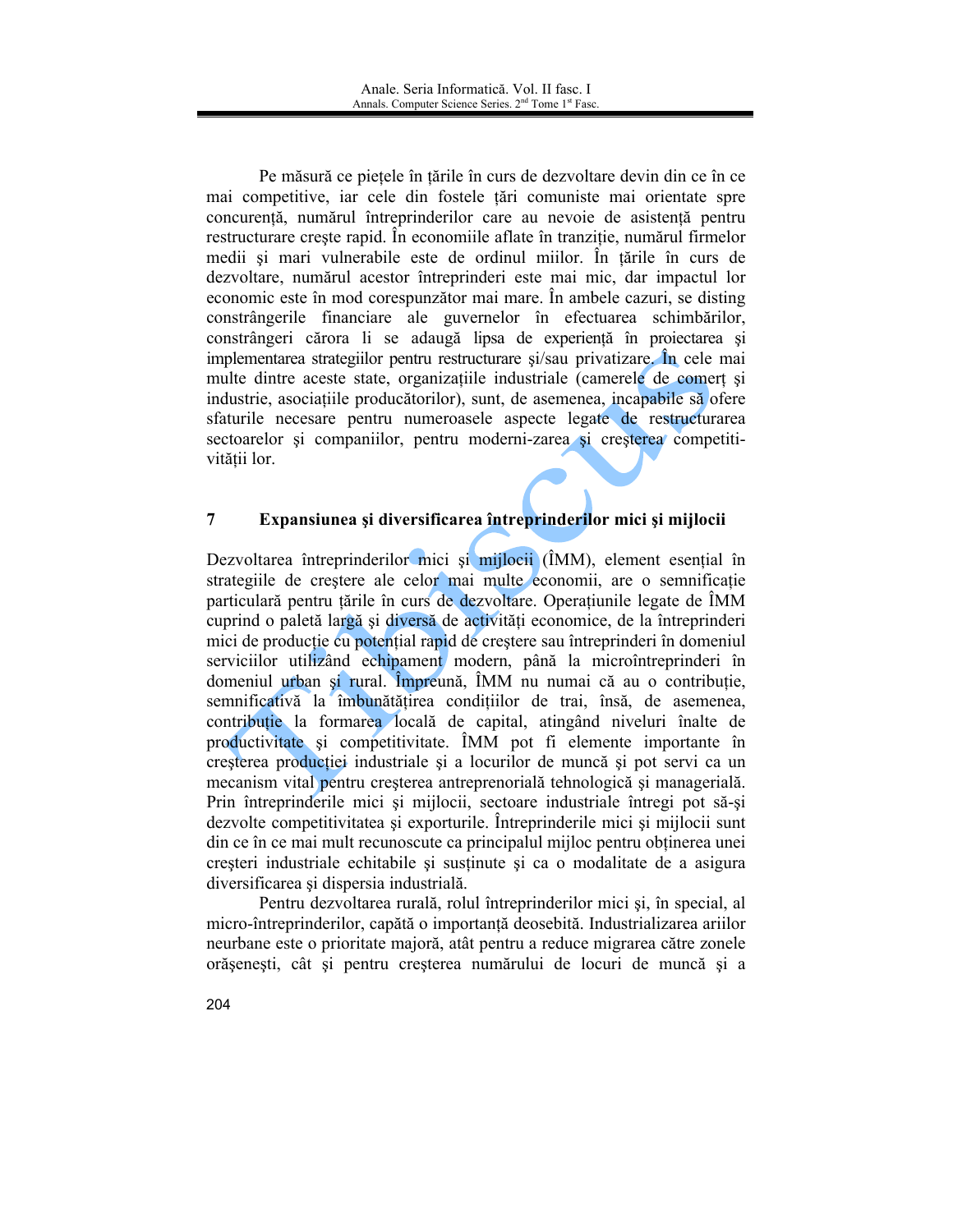veniturilor, astfel reducându-se sărăcia în regiunile rurale ale țărilor în curs de dezvoltare. Industriile rurale, întreprinderile mici din aceste zone sunt considerate ca o legătură vitală în lanțul creșterii industriale nationale. Activitatea lor de productie, marketing și comercială se integrează în sectorul agricol și cel de servicii în ariile rurale și cu întreprinderile mici și mijlocii în ariile urbane. Industriile rurale sunt astfel tot mai mult recunoscute ca un instrument cheie pentru o dezvoltare economico-socială sustinută. Aproape un miliard de oameni, din 114 tări în curs de dezvoltare trăiesc în sărăcie în zonele rurale.

#### 8 Centrarea pe calitate, prin standardizare și metrologie

O nouă abordare a organizării firmei schimbă regulile competitivității pe plan mondial. În centrul acestei evolutii stau tehnicile legate de calitatea produselor și de controlul calității. Identificată cu producătorii asiatici de succes, al căror nivel înalt al calității produselor și serviciilor reprezintă acum un mare avantaj competitiv pentru ei, abordarea câștigă aderenți printre toți producătorii din lume. Țările în curs de dezvoltare au recunoscut prioritatea calității, iar acest fapt le poate ajuta în dobândirea progresului economic si social.

De primă importanță pentru eforturile legate de îmbunătățirea calității sunt metrologia și standardele. Metrologia industrială servește la menținerea unor sisteme esențiale de măsurare adecvată pentru sprijinul în producerea unor bunuri si servicii de calitate. Acoperind activităti ca atenta calibrare a masinilor si a instrumentelor de laborator, metrologia se adaugă eforturilor de îmbunătătire a calității. Standardele naționale și internaționale contin un set de cerinte care trebuie satisfăcute de un material, proces, produs, procedură, metodă de testare și au o performanță fizică, de funcționare sau caracteristică legată de performanță.

Dar, în timp ce rolul calității a apărut în mod clar că o veritabilă critică ce influențează competitivitatea întreprinderilor, cele mai competitive pe plan mondial au reconsiderat acest obiectiv. Pentru ele, creșterea calității este, în principal, un element al unei abordări care accentuează îmbunătătirea continuă a tuturor componentelor procesului de producție. Cresterea calității produselor – împreună cu un accent pus simultan pe progresul în domeniul productivității, flexibilității și performanțelor legate de cost – constituie un element absolut necesar pentru îmbunătățirea organizării generale.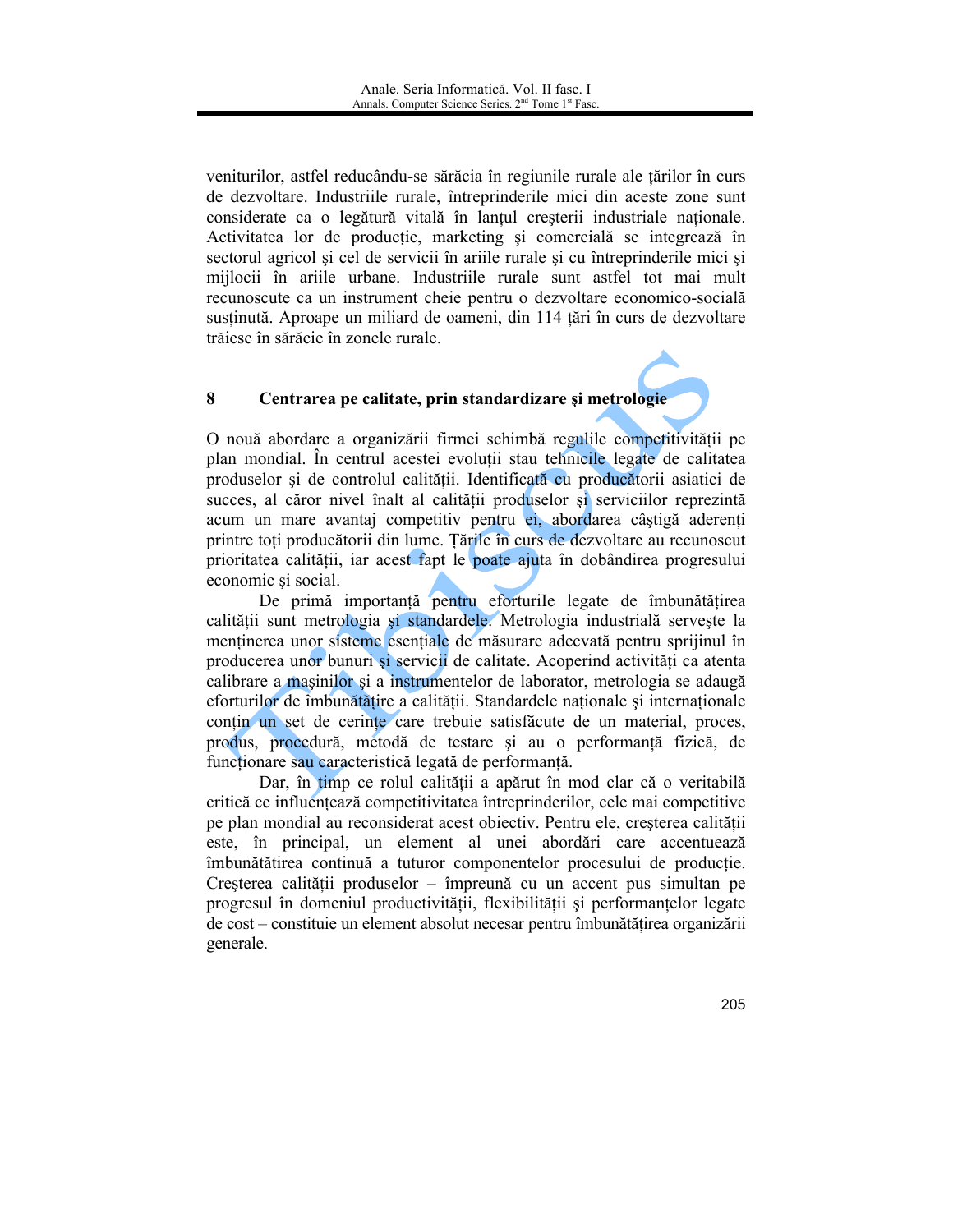În cursa globală pentru îmbunătățirea calității și creșterea eficienței, firmele de succes sunt răsplătite cu un segment mai mase de piață pe care îl dețin. Recunoscând acest aspect, guvernele conlucrează strâns cu Camerele de comert, asociațiile industriașilor pentru a sensibiliza producătorii asupra cerințelor legate de calitate și pentru a se asigura că instituțiile naționale îndeplinesc aceste cerințe. Noile abordări trebuie să combine rezultatele îmbunătățirii calității (aspect crucial pentru satisfacerea clientului) cu măsuri de eficientă și profitabilitate (o principală preocupare a managerilor). Asemenea măsuri vor permite managerilor să grăbească pasul modernizării bazându-se pe resursele existente.

## 9 Multiplicarea și transparența informațiilor și statisticile industriale

Abilitatea de a beneficia de avantajul legat de resurse, de schimbarea tehnologiei și oportunitățile oferite de piete, impune acordarea unei importante deosebite accesului la informatii și know-how. În mediul competitiv de astăzi, informațiile necesare pentru îmbunătățirea și adaptarea producției și pentru promovarea bunurilor și serviciilor pot fi un aspect crucial pentru supra-viețuire. Companiile de toate mărimile doresc accesul la cele mai noi informații, atât informații brute (neprelucrate), cât și date cu caracter tehnic și economic.

Ele trebuie să se echipeze nu numai pentru a obține aceste informații, dar si pentru a le prelucra. Pe plan national, informatiile sunt necesare pentru o gamă variată de domenii – tehnologie, echipamente și mașini, materii prime, piese de schimb, protecția mediului, patente, investiții, transfer tehnologic, conditi economice existente în alte tări, tendinte legate de piață și oportunități de export.

Experienta în țările recent industrializate arată că accesul la informatii tehnologice credibile poate fi decisiv pentru producători în "comprimarea" unor perioade de dezvoltare tehnologică (care sunt foarte dureroase și costisitoare). Informațiile economice de ultimă oră, analiza asupra tendințelor economice globale și asupra dezvoltării industriale din alte țări ale lumii sunt, prin urmare indispensabile și reprezintă o modalitate de identificare a nevoilor industriale, a oportunităților, constrângerilor și priorităților țării ori ale regiunii avute în vedere. Analizele economice asigură baza pentru formularea și implementarea adecvată a proiectelor industriale atât de către entitățile publice, cât și de către cele private.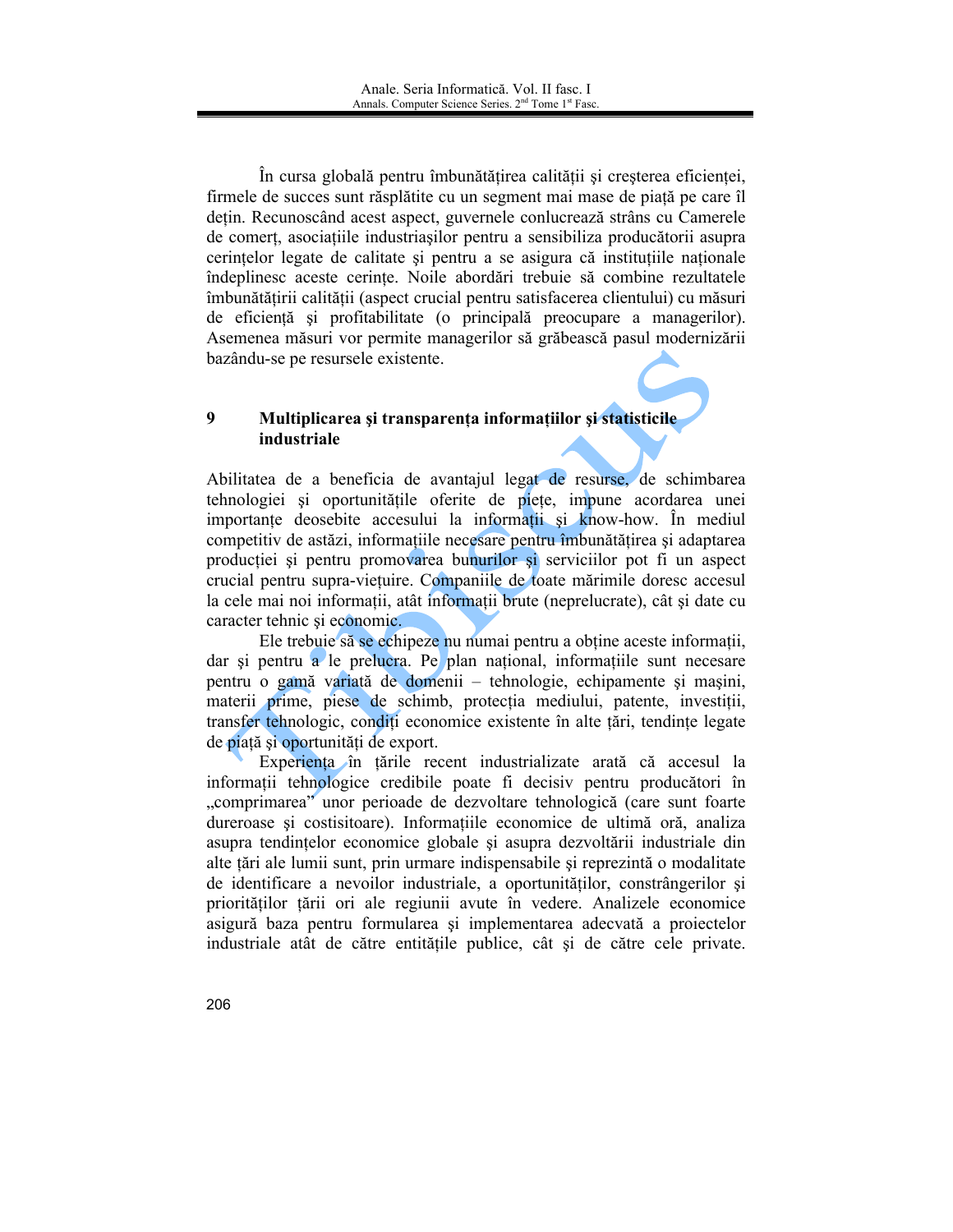Absenta acestor analize frânează creșterea economică și înțelegerea problemelor majore de dezvoltare industrială.

Natura serviciilor statistice s-a schimbat dramatic începând cu anii '80. Întâi au apărut mijloacele computerizate mai ieftine și mai accesibile, care asigurau creșterea eficienței și flexibilității operațiilor statistice. În al doilea rând, contextul în care datele sunt prelucrate s-a schimbat fundamental. Epoca economiilor de piață, liberalizarea comerțului și o integrare mai puternică în economia globală impun date diferite de cele care erau tradițional căutate – spre exemplu, date referitoare la oportunitățile de investiție, ratele de utilizare a capacităților, nivelul pregătirii, tendințe pe piață. În al treilea rând, componența furnizorilor de date și a utilizatorilor de date s-a schimbat.

Statisticienii, în trecut, colectionau date de la firme de stat, care trebuiau să răspundă diferitelor chestionare. În mod similar, principalii utilizatori ai datelor erau organele care se ocupau de planificarea economică. Astăzi, statisticienii trebuie să satisfacă o varietate de cereri de informații pentru o gamă largă de clienți. Nu în ultimul rând, trebuie ținut cont de faptul că informația este un element perisabil într-o economie de piață. Cei care trebuie să răspundă rapid la semnalele pieței trebuie să aibă acces în mod real la informații de ultimă oră.

#### 10 Dezvoltarea regională

Guvernele trebuie să tină cont, în programele pe care le elaborează, de dezvoltarea industrială echilibrată a tuturor zonelor din tara respectivă. Regiunile mai sărace trebuie sprijinite prin acordarea de ajutor material, logistic si informational despre dezvoltarea diferitelor sectoare industriale. pregătirea forței de muncă, restructurarea și privatizarea întreprinderilor deja existente, dezvoltarea întreprinderilor mici și mijlocii.

De asemenea, prin intermediul agentiilor nationale de promovare a investițiilor străine și a legislației, se impune crearea unor facilități care să permită atragerea unui volum cât mai mare de investiții.

Dezvoltarea industrială a regiunilor unei țări trebuie să se facă astfel încât pe ansamblul țării și chiar al zonei geografice în care se situează ea să se realizeze o integrare regională. Integrarea regională la nivel național și zonal (exemplu : Europa de est, Asia de sud-est, America Latină etc.) va putea conduce la o specializare în industrie, la alocarea eficientă a resurselor regionale, creșterea competitivității pe piață, stimularea investițiilor în regiune.